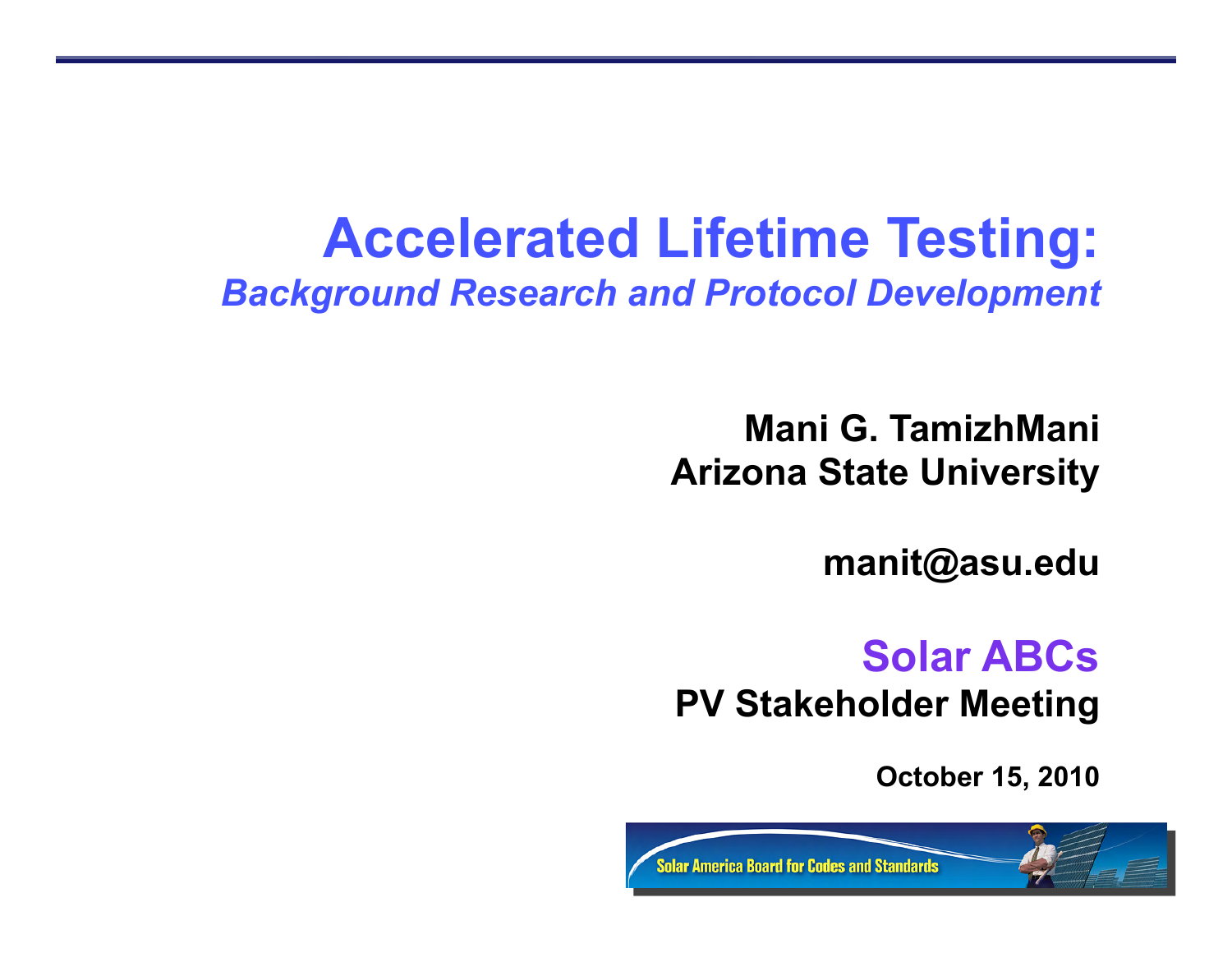## **It is a two-part study**

# **Limited to crystalline silicon**

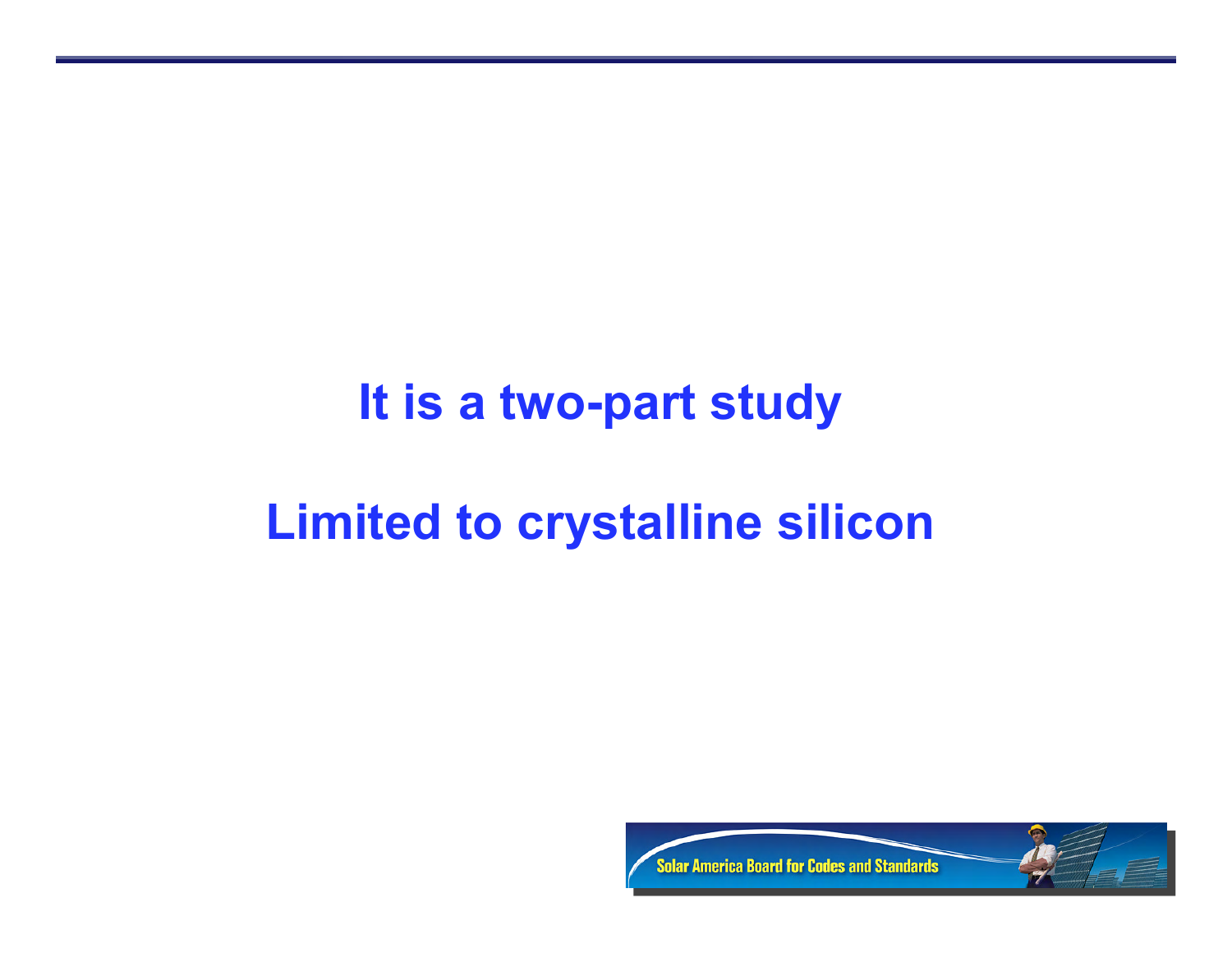### **Part 1: Background Research**

- • **Typical failures** *(not universal or specific climate)*
	- • **Identify field failures** 
		- • *Visual/cosmetic/degradative & Catestrophic*
	- • **Classify field failures** 
		- • *Failure Mechanism, Mode, Cause & Effect*

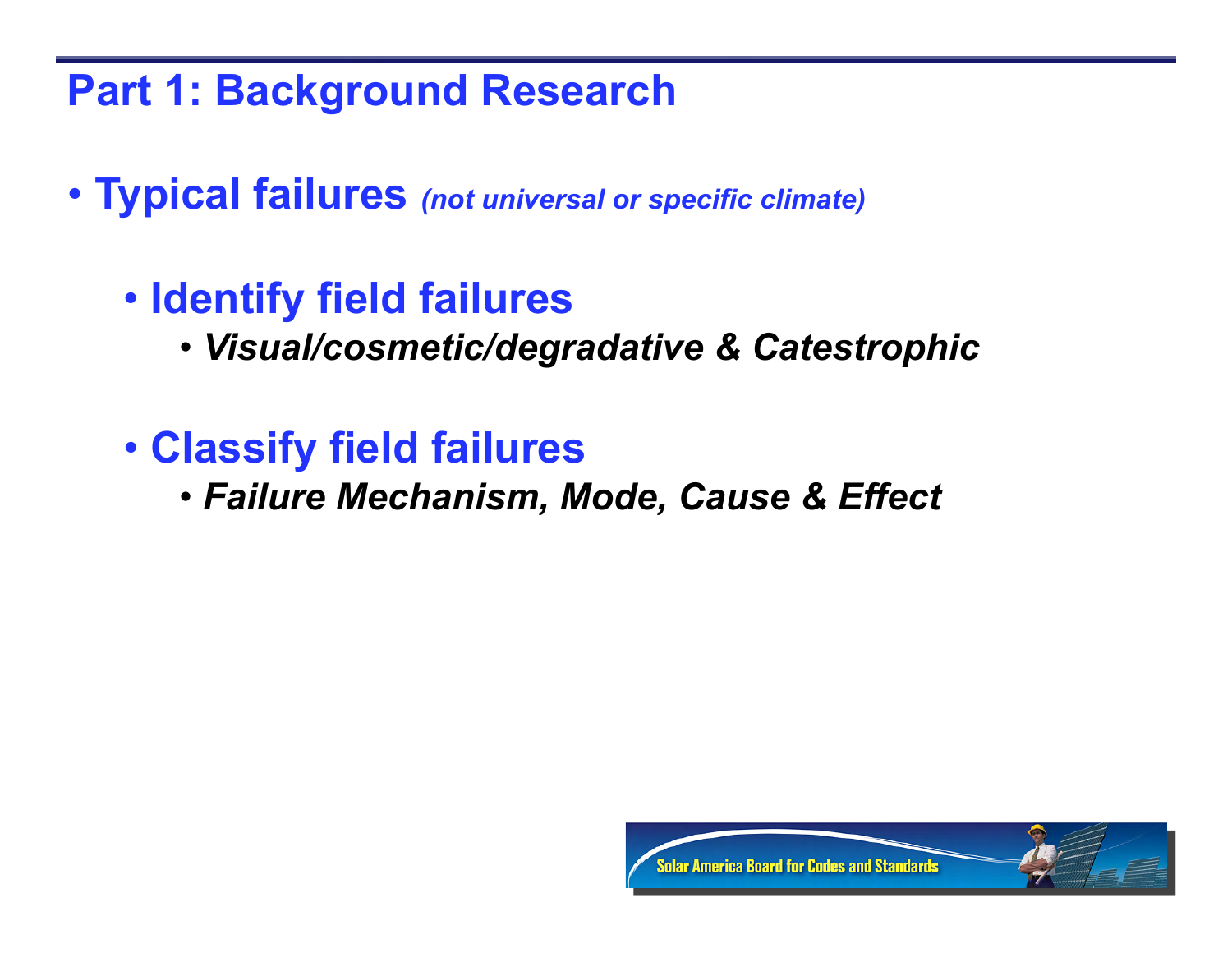### **Typical failures – A few examples**

- **Delamination**
- **Bubble generation**
- **Encapsulant discoloration**
- Interconnect discoloration
- Cell discoloration
- • **Broken interconnects**
- • **Broken cells**
- • **Corrosion**
- • **Solder bond failures**
- • **Broken glass**
- • **Hot Spots**
- • **Ground faults**
- **Junction box detachment**
- Junction box arcing
- • **Interconnect arcing**
- **Cable/connector deterioration**
- **Backsheet cracking**
- **Backsheet burning**

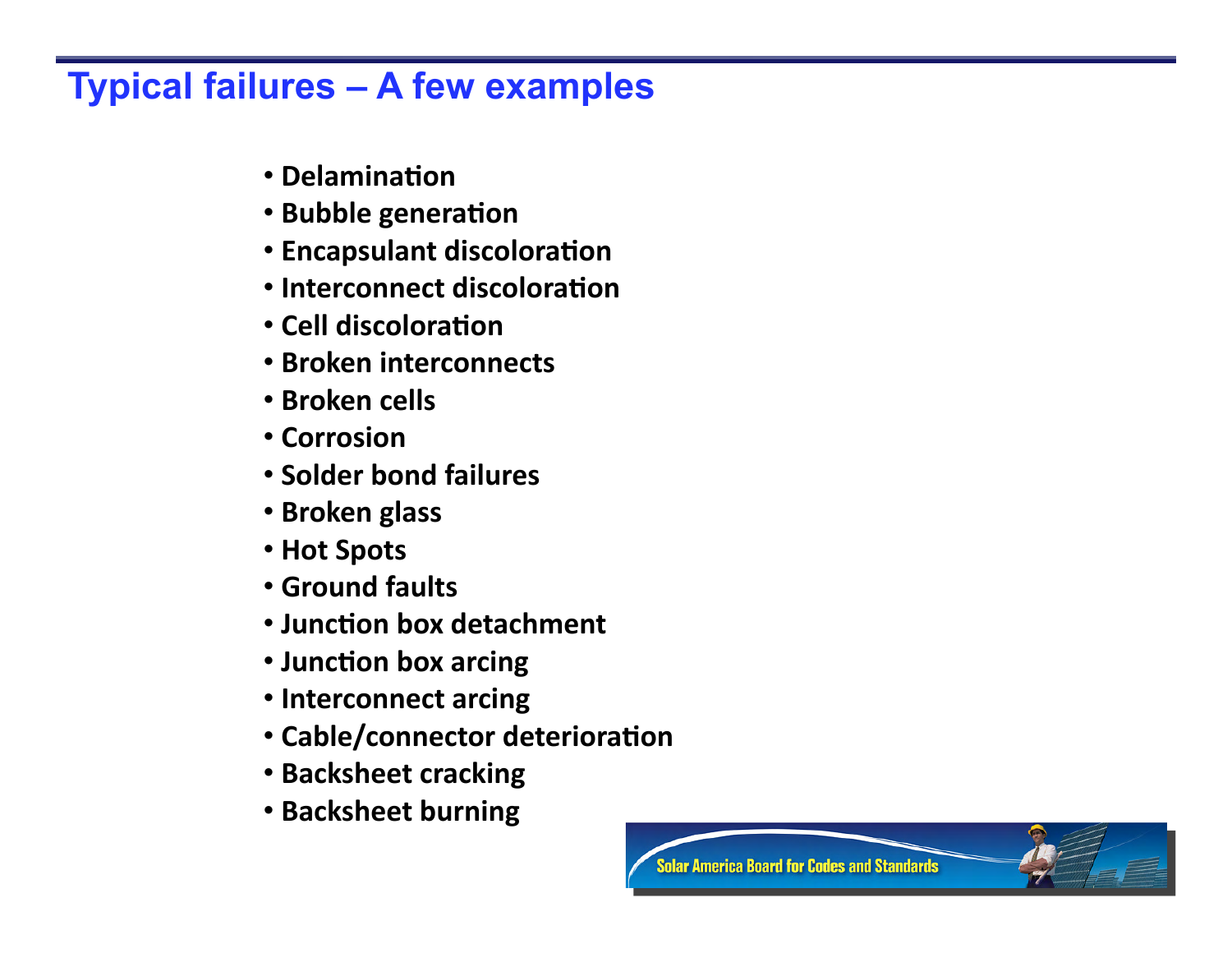**Part 2: Testing Protocol Development** 

- • **Typical protocol** *(not universal or specific climate)*
- • **Cost consideration**
- • **Time consideration**

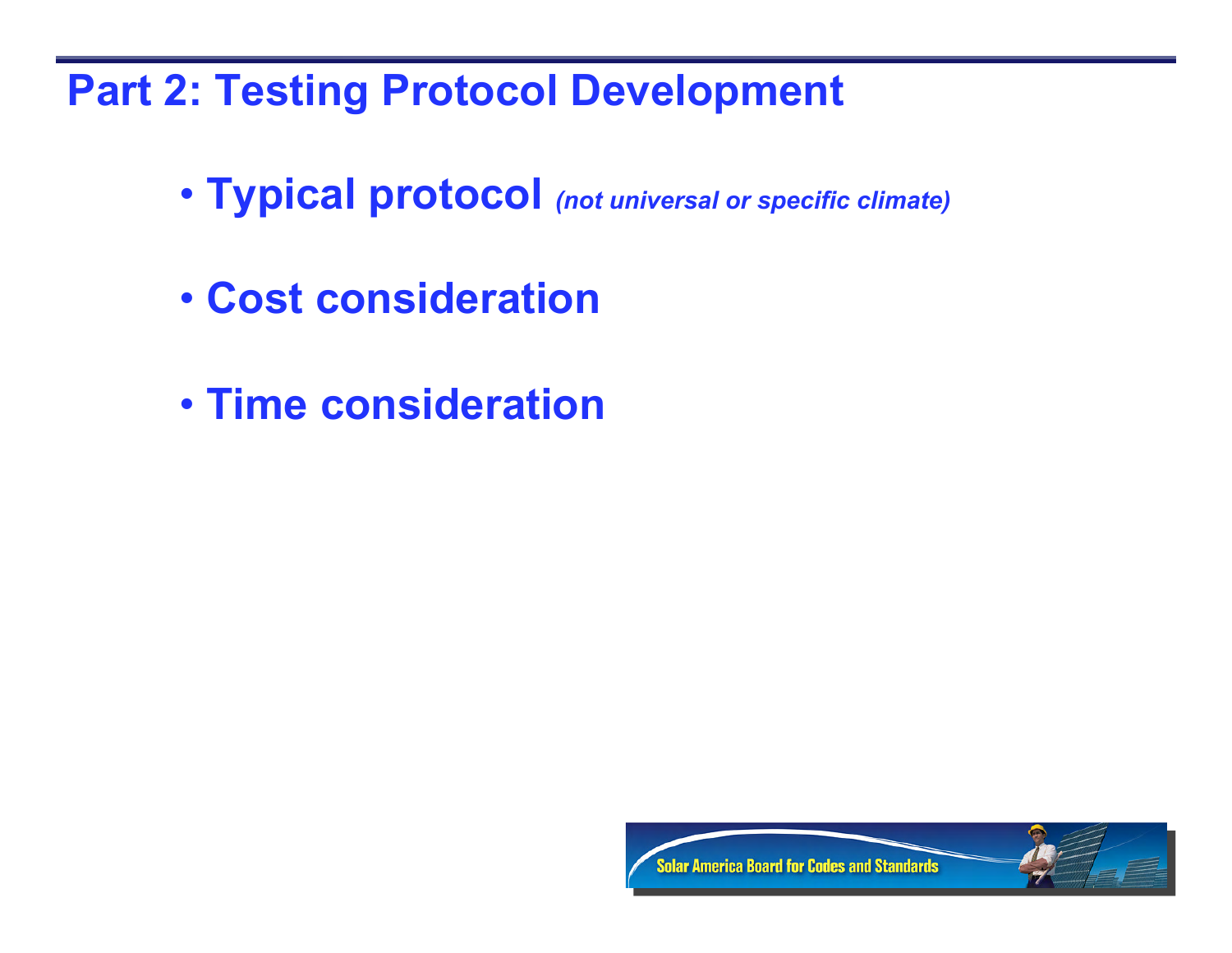#### **Part 2 – Testing Protocol Development: An Approach**





#### **Determine acceleration factor**  $\mathbf{\mathsf{v}}$



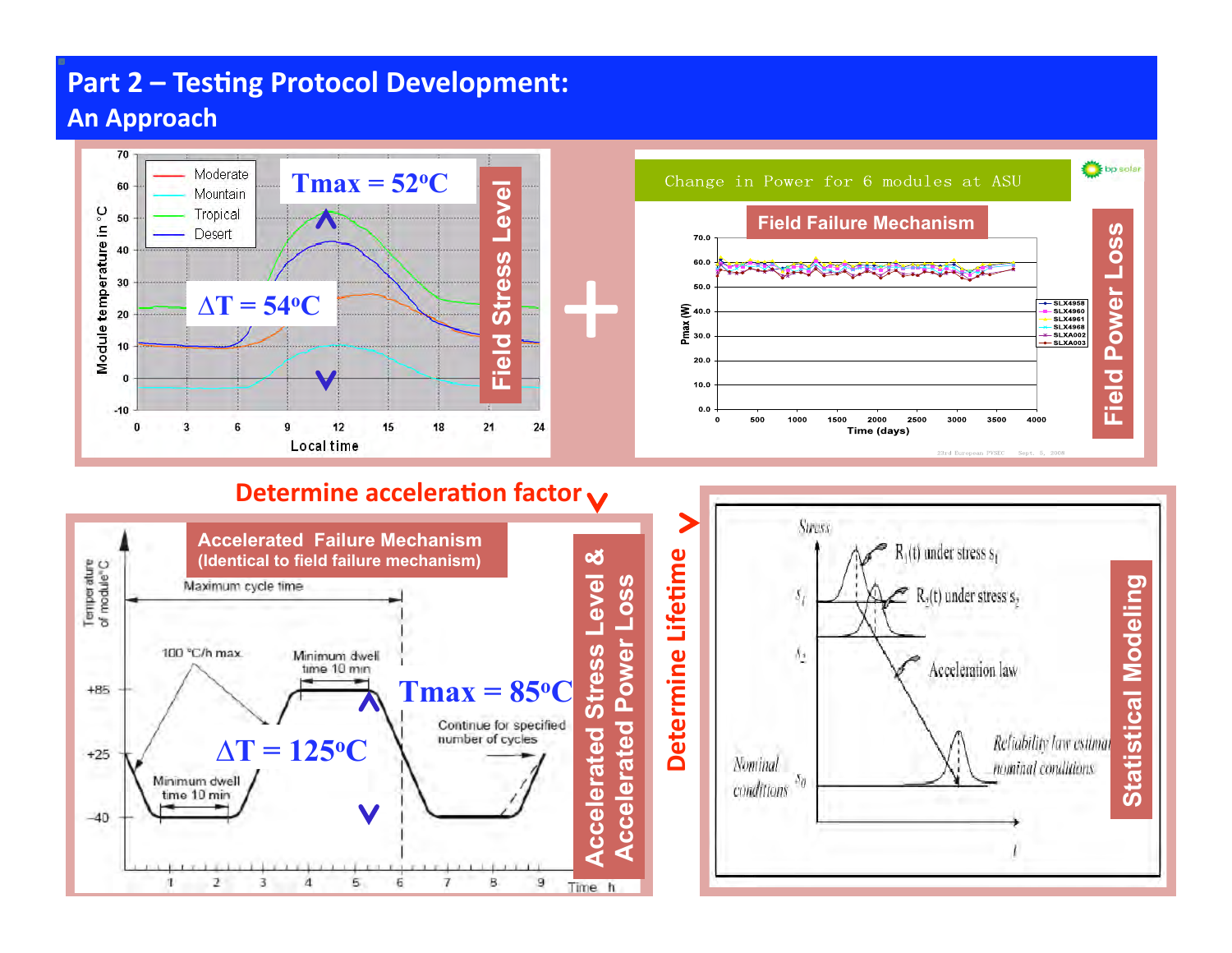#### **Part 2 – Testing Protocol Development:**

Goal 1: Identify accelerated tests and test sequences *(Multi-stress: series/parallel/simultaneous)* 



### **Accelerated Testing Concept**